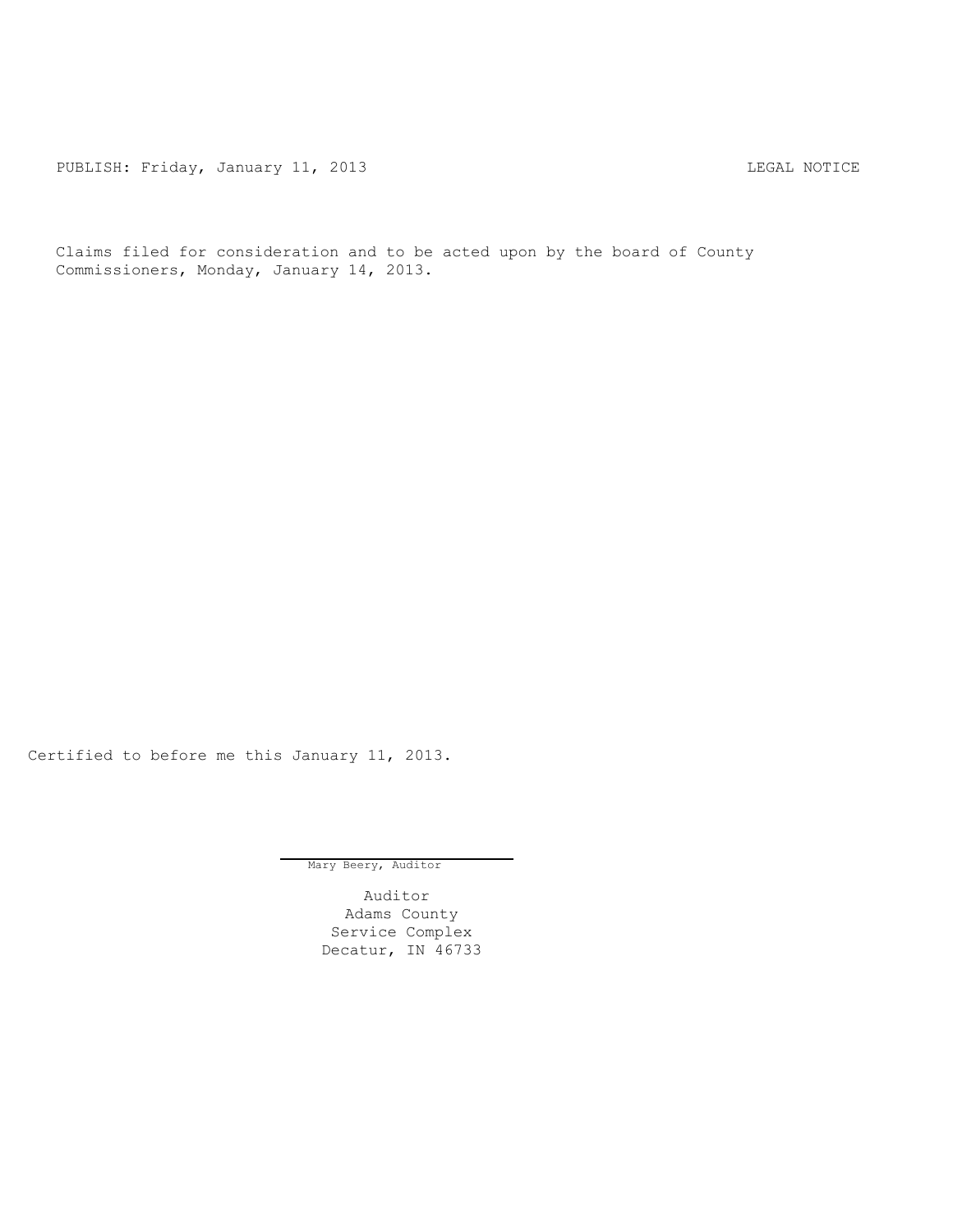

## **Claims Docket for Newspaper Adams County, Indiana**

## For Period: **12/4/2012** to **12/26/2012**

*313 W. Jefferson St. Decatur, IN 46733 (219) 724-2600*

## Date Claims to be Paid: **1/14/2013**

| <b>Vendor</b>                            | <u>Amount</u> | <b>Vendor</b>                        | <b>Amount</b> |
|------------------------------------------|---------------|--------------------------------------|---------------|
| Adams County Council On A                | 2,000.00      | Adams County Economic Dev            | 43,781.00     |
| Adams Memorial Hospital                  | 31,480.00     | <b>Adams County Treasurer</b>        | 26,687.35     |
| Beam, Longest, And Neff                  | 1,375.00      | Berne Hardware Company               | 2.47          |
| Hoosier Blue Flame                       | 43.00         | Brateman's, Inc.                     | 4,162.88      |
| <b>BSN</b> Sports Inc                    | 186.28        | Bowers, Charles                      | 2,333.33      |
| Chet's Pest Control                      | 90.00         | Cintas Location #338                 | 99.13         |
| City Of Decatur                          | 2,104.19      | Decatur True Value                   | 184.54        |
| <b>Complete Printing Service</b>         | 575.10        | Computer Systems, Inc.               | 10,470.00     |
| Decatur Chamber Of Commer                | 175.00        | Decatur Daily Democrat               | 254.99        |
| Decatur Tire Center                      | 127.50        | Stimpson, Richard P.                 | 250.00        |
| Douglas L. Bauman                        | 137.50        | Downing & Glancy Funeral Home        | 1,000.00      |
| Erie Haven                               | 773.80        | Everett Refrigeration & E            | 164.70        |
| Geneva Police Department                 | 44.00         | Gordon Food Service                  | 2,963.90      |
| Haywood Printing Company                 | 23.67         | Hilty Engine Service                 | 97.90         |
| Indiana State Police Trai                | 112.00        | Janitors Supply Company              | 130.41        |
| K-Mart                                   | 79.99         | Landis & Sons Drainage               | 320.00        |
| Lehman Feed Mill                         | 136.50        | Manatron                             | 39,716.91     |
| Gresla, Mark S. Md                       | 420.25        | Moser Motor Sales, Inc.              | 2.50          |
| Nena                                     | 130.00        | Nipsco                               | 5,297.11      |
| Miller, Patrick                          | 147.25        | Portland Motor Parts, Inc            | 858.78        |
| Quill Corporation                        | 705.03        | Selking International                | 172.86        |
| Shell Fleet Plus                         | 45.87         | Sherwin-Williams                     | 24.14         |
| Print Shop                               | 1,182.10      | Fox, Thomas E.                       | 15.00         |
| Sheets, Thomas Wade                      | 25.00         | Top Supply Company                   | 137.37        |
| Town Of Monroe                           | 120.00        | U.S. Postmaster                      | 180.00        |
| <b>Ulman's Carpet Cleaners</b>           | 292.32        | Welder Services, Inc.                | 44.40         |
| West Payment Center                      | 666.45        | Witham Toxicology Laboratory         | 1,292.00      |
| Burry, Herman, Miller, Brown             | 7,960.75      | Swiss City Veterinary                | 290.00        |
| CenturyLink                              | 2,518.47      | Adams County Automotive Supply, Inc. | 90.36         |
| Tom Magnan                               | 9.63          | Jay County REMC                      | 157.70        |
| Myers Floor Covering & Furniture         | 550.00        | Association Of Prosecutin            | 2,176.19      |
| Logans Stump Removal                     | 235.71        | Indiana Assoc. Of Co. Com            | 950.00        |
| <b>B</b> Secure Alarm Systems            | 520.50        | Bixler Insurance, Inc.               | 630.00        |
| Ray O'Herron Company                     | 217.42        | Sharp Brothers                       | 765.00        |
| Don Myers Plumbing                       | 120.90        | Phyllis Hebble                       | 200.00        |
| Jackson Oil & Solvents, I                | 921.38        | W. A. Jones And Son                  | 696.20        |
| Indiana Farm Bureau                      | 33.50         | Adams County Historical Society      | 3,600.00      |
| Barbara Gavin                            | 500.00        | Signal Systems, Inc.                 | 40.00         |
| Chad W. Sprunger                         | 1,062.13      | Decatur Ag Center                    | 157.37        |
| Zurcher's Best-One Tire & Auto Care, Inc | 1,785.11      | <b>Adams County Clerk</b>            | 75.00         |
| McIntire Heating                         | 850.00        | Tom Magnan/Special Needs             | 352.39        |
| Kristina Buckner                         | 40.48         | Benicomp, Inc                        | 293,207.50    |
| Indiana County Treasurers                | 18.00         | Hunts Appliance Service              | 135.00        |
| Harvest Land Co-op                       | 6,091.79      | Adams County Truck Repair            | 1,950.81      |
| Hasler, Inc.                             | 297.00        | Adams County Sheriff's Department    | 112.00        |
| Harvest Land Co-op                       | 686.70        | National Pen Corporation             | 227.60        |
| <b>ERS Wireless Communications</b>       | 5,803.24      | Michael G. Werling                   | 498.75        |
| Jenny Karner                             | 125.00        | 101 Auto Collision                   | 6,828.41      |